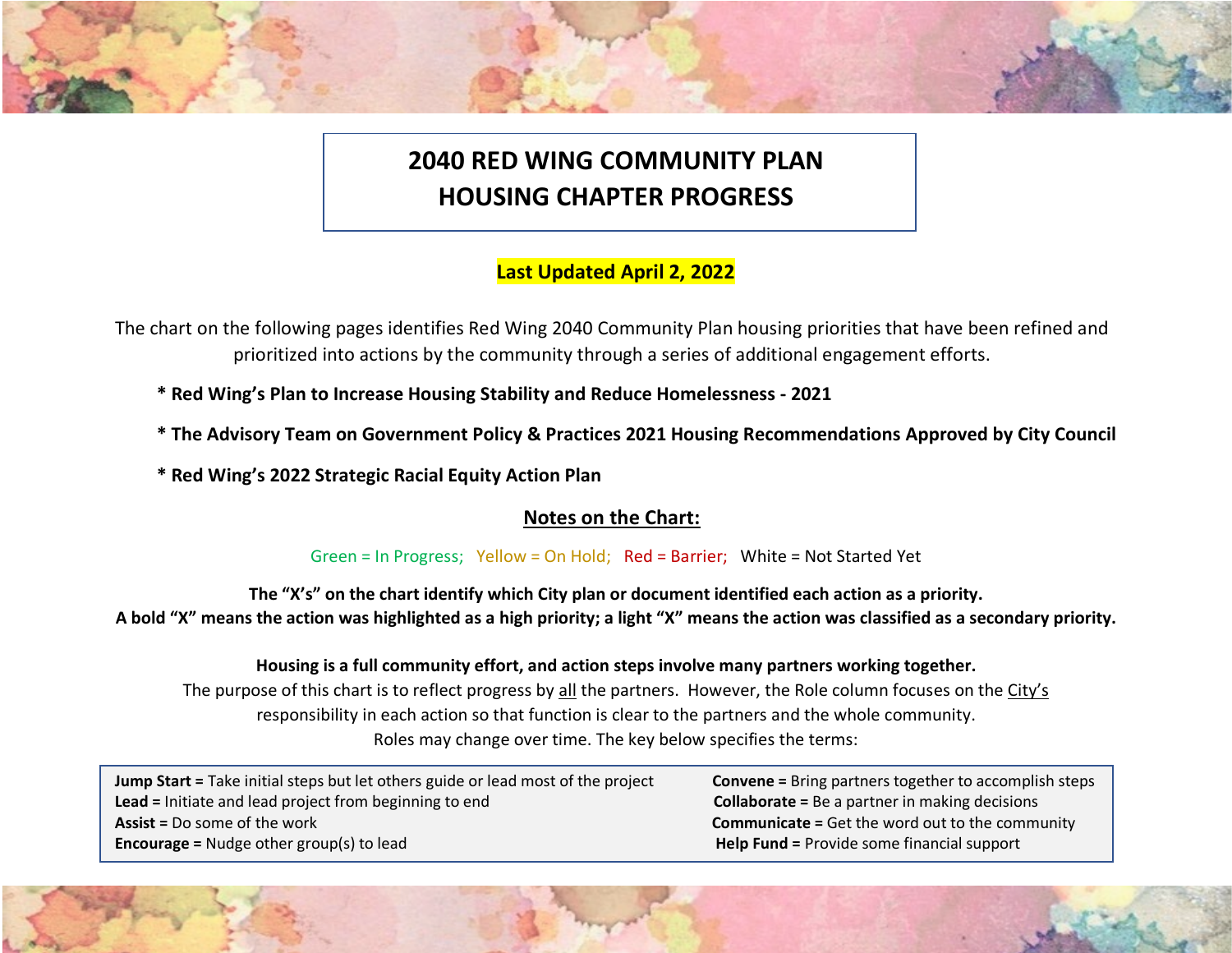| <b>Action</b>                                                                                                                                                                                                                       | <b>Housing</b><br><b>Stability</b><br>Plan | <b>Advisory</b><br><b>Team</b><br>Recomm. | <b>Racial</b><br><b>Equity</b><br>Plan | <b>City</b><br><b>Government</b><br><b>Role</b> | <b>Where Red Wing Is Now</b>                                                                                                                                                                                                                                                            | <b>Next Steps</b>                                                                  | Prog | <b>Priority</b><br>Level |
|-------------------------------------------------------------------------------------------------------------------------------------------------------------------------------------------------------------------------------------|--------------------------------------------|-------------------------------------------|----------------------------------------|-------------------------------------------------|-----------------------------------------------------------------------------------------------------------------------------------------------------------------------------------------------------------------------------------------------------------------------------------------|------------------------------------------------------------------------------------|------|--------------------------|
| (A) Convene housing partners<br>together quarterly to assess the<br>priorities, teams, and progress.<br>Purpose is to keep all partners<br>aware of each other's progress<br>and discuss opportunities and<br>issues as they arise. |                                            |                                           |                                        | Convene<br>&<br>Communicate                     | Bring housing partner agencies together<br>for first meeting to identify the priorities<br>and strategy leaders.<br>Partners met in February. City will<br>continue to convene quarterly meetings<br>with all the partners and update this<br>Housing Progress Chart.                   | Next meeting<br>scheduled for late<br>April.                                       |      | Ongoing                  |
| (B) Work with a developer to<br>create more affordable housing<br>units.                                                                                                                                                            | X                                          | X                                         | X                                      | Jump Start &<br>Collaborate                     | City Council passed a Resolution in<br>March identifying Three Rivers<br>Community Action Partnership as the<br>likely developer to work with the City on<br>a multi-year affordable housing project.                                                                                   | Three Rivers will<br>present a feasibility<br>assessment to the<br>Council in May. |      | High                     |
| (C) Work with a developer to<br>create new supportive housing<br>units. This means providing<br>ongoing resident support<br>services on-site until the person<br>or family can move to longer-<br>term housing.                     | X                                          | $\pmb{\times}$                            | X                                      | Jump Start &<br>Collaborate                     | City Council passed a Resolution in<br>March identifying Three Rivers<br>Community Action Partnership as the<br>likely developer to work with the City on<br>a multi-year affordable housing project.<br>The potential project is expected to also<br>include supportive housing units. | Three Rivers will<br>present a feasibility<br>assessment to the<br>Council in May. |      | High                     |
| (D) Create a Tenant-Landlord<br>Connection Program in Red<br>Wing.                                                                                                                                                                  | X                                          | X                                         | X                                      | Help Fund &<br>Collaborate                      | Create a resource program for landlords<br>and tenants. Reach out to the more<br>residents who would use this resource<br>to identify the greatest needs.                                                                                                                               |                                                                                    |      | High                     |
| (E) Add or upgrade an incentive<br>program for homeowners/<br>landlords/developers to revamp<br>vacant or dilapidated housing<br>across Red Wing.                                                                                   | $\boldsymbol{\times}$                      | X                                         | X                                      | Help Fund &<br>Communicate                      | Work with HRA to increase funding to its<br>Rental Rehab Loan Program and have<br>HRA promote heavily to boost<br>renovations of old and vacant<br>properties. HRA could also research<br>potential new programs and funding<br>streams.                                                |                                                                                    |      | Med                      |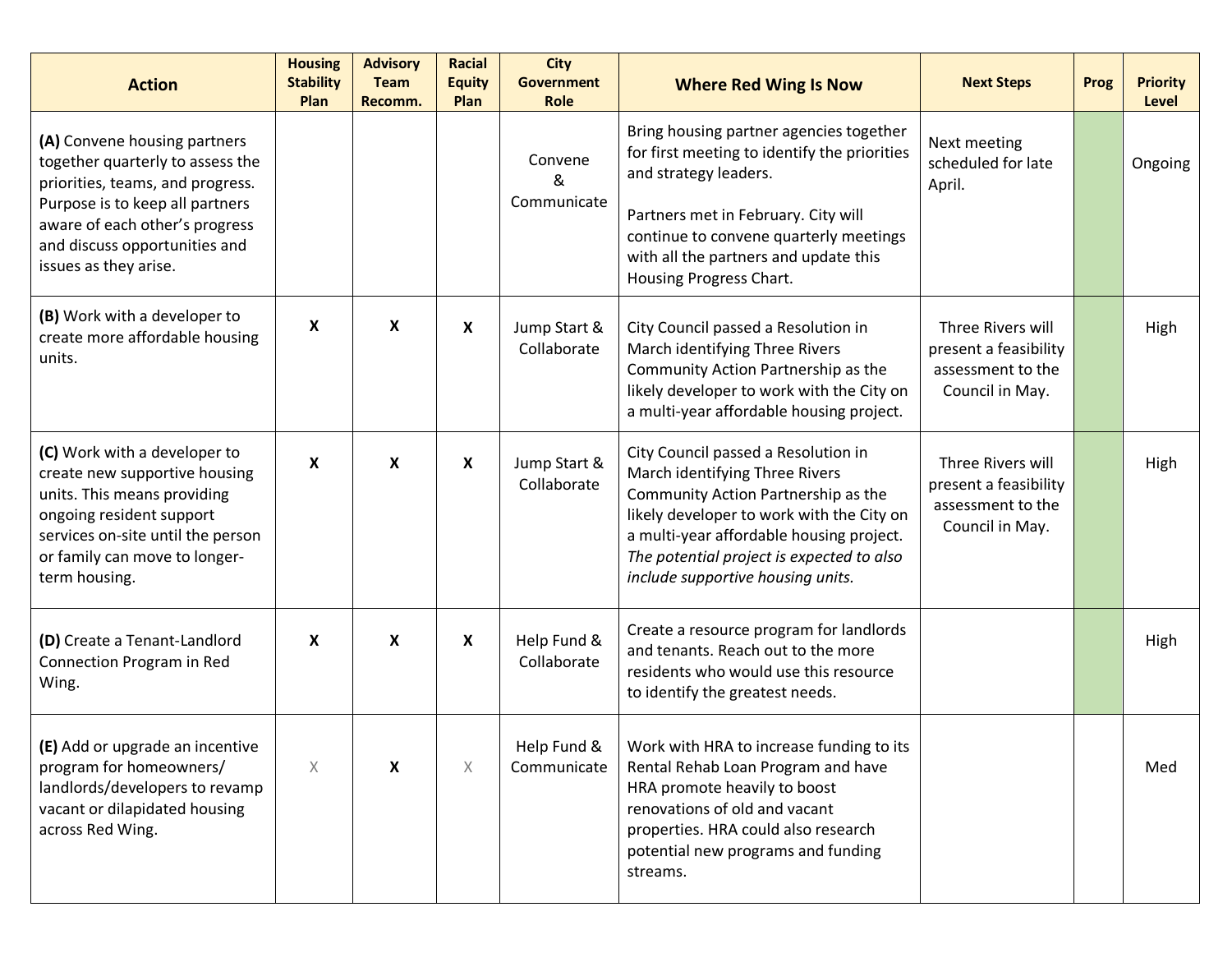| (F) Help combat the stigma of<br>affordable housing and NIMBY<br>(Not In My Back Yard) thinking                                                                                              | X | X | X        | Assist &<br>Collaborate                | Goodhue County's Housing Resource<br>Specialist is leading this team with<br>multiple organizations to think about<br>communication strategies and<br>implementation.                                                                                                                                                                  |                                       | High |
|----------------------------------------------------------------------------------------------------------------------------------------------------------------------------------------------|---|---|----------|----------------------------------------|----------------------------------------------------------------------------------------------------------------------------------------------------------------------------------------------------------------------------------------------------------------------------------------------------------------------------------------|---------------------------------------|------|
| (G) Help decrease discrimination<br>in local housing systems                                                                                                                                 | X | X | X        | Lead &<br>Communicate                  | Human Rights Commission and<br>Community Engagement staff will be<br>creating a campaign on housing rights<br>and resources for where to go if<br>discriminated against. Communicate<br>with whole community. Work with<br>partners to get out anti-<br>discrimination/implicit bias education to<br>landlords and real estate agents. | Campaign to go live<br>by end of May. | High |
| (H) Help residents get better<br>informed about housing<br>education classes and rental<br>assistance programs                                                                               | X | X | X        | Assist &<br>Communicate                | Three Rivers is promoting its classes<br>more in Red Wing, and multiple<br>organizations including the City are<br>promoting these opportunities. City will<br>write a City Q&A series throughout<br>summer 2022 to educate on general<br>housing topics.                                                                              |                                       | High |
| (I) Help create an up-to-date,<br>accessible information list of<br>affordable housing options for<br>residents - or something<br>resembling this that helps<br>people know what's available | Χ | X | X        | Convene,<br>Encourage &<br>Communicate | Convene housing partners and together<br>research options and test something<br>out. Assist where needed and publicize<br>when it's ready.                                                                                                                                                                                             |                                       | Med  |
| (J) Add local incentives that will<br>encourage more landlords to<br>start accepting Housing Choice<br>Vouchers; this would decrease<br>the waiting list for low-income<br>housing.          | X | X | $\times$ | Encourage &<br>Communicate             | HRA could research and implement<br>incentives. County will begin building<br>relationships with landlords so this will<br>also help.                                                                                                                                                                                                  |                                       | Med  |
| (K) Help develop a formal, long-<br>term motel leasing program to<br>meet the emergency shelter<br>needs of individuals and<br>families.                                                     | X | X | X        | Encourage                              | Homelessness Committee looking into<br>steps to partner with Super 8 Motel on<br>this endeavor.                                                                                                                                                                                                                                        |                                       | Med  |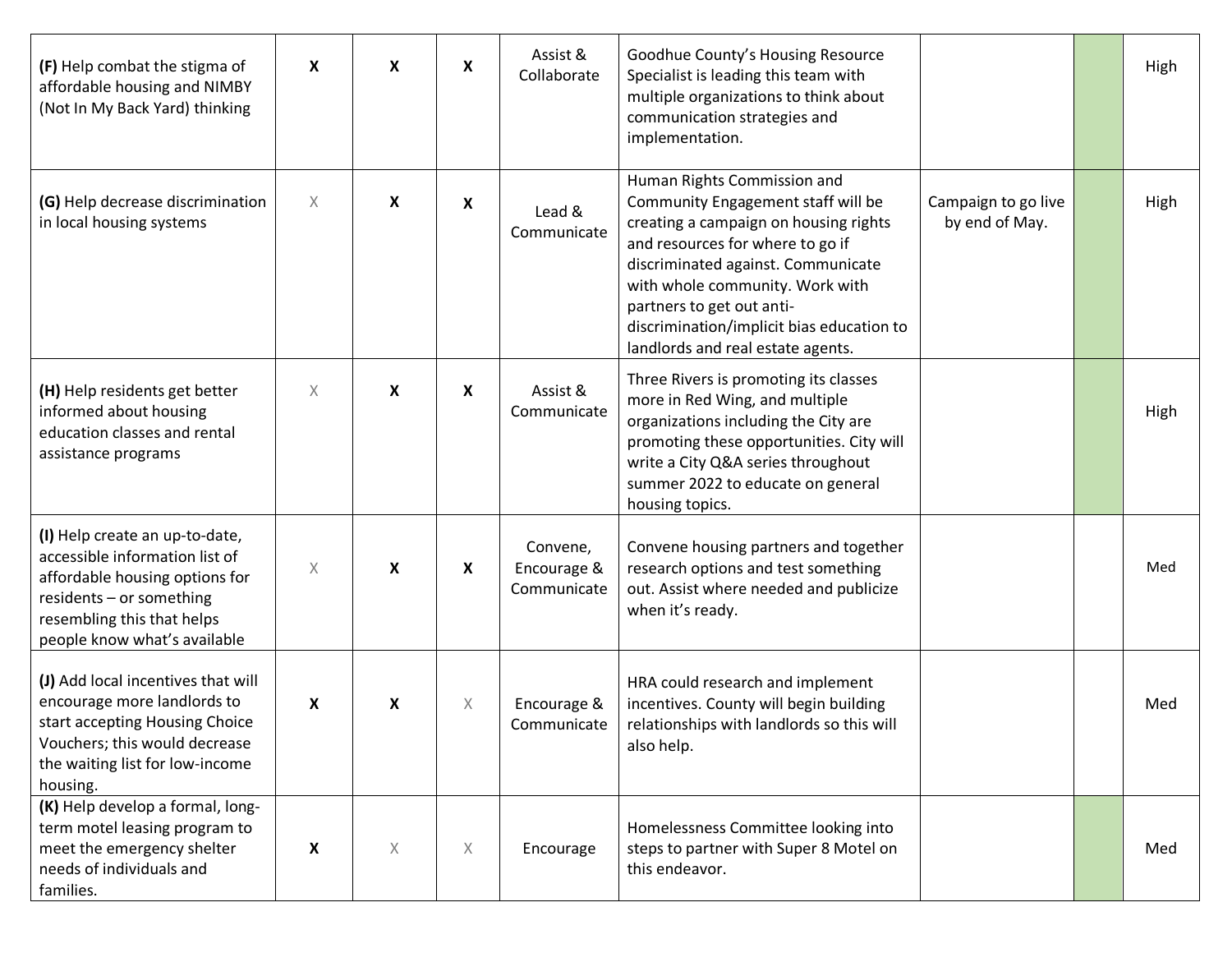| (L) Work toward creating a one-<br>stop shop Opportunity Center to<br>serve people experiencing<br>homelessness and the whole<br>community. | X | $\times$ |   | Encourage &<br>Communicate | Hope & Harbor is working with the First<br>Presbyterian Church to hold a pilot<br>program for 2022 that will help people<br>in need right now - and gather user<br>information to help us know what is<br>most needed for the future.<br>United Way is convening community<br>conversations in April to begin the<br>process of starting The Hub - a full-<br>fledged one-stop-shop in a new facility.<br>The pilot project will help inform the<br>larger United Way collaborative. |                                                                                                                                   | Med  |
|---------------------------------------------------------------------------------------------------------------------------------------------|---|----------|---|----------------------------|--------------------------------------------------------------------------------------------------------------------------------------------------------------------------------------------------------------------------------------------------------------------------------------------------------------------------------------------------------------------------------------------------------------------------------------------------------------------------------------|-----------------------------------------------------------------------------------------------------------------------------------|------|
| (M) Help close the language gap<br>in housing information (and all<br>City communication).                                                  |   | X        | X | Assist &<br>Communicate    | <b>Communications Department will find</b><br>ways to offer material (video and<br>printed) in Spanish - and other<br>languages as requested. Discuss with<br>HRA, County, and other partners, too.                                                                                                                                                                                                                                                                                  | City making plans<br>to contract with an<br>agency to provide<br>translated<br>information.<br>Gathering more<br>information now. | High |
| (N) Provide and promote a more<br>robust housing assistance<br>program for undocumented<br>residents.                                       |   | X        | X | Encourage &<br>Communicate | Encourage agencies to consider more<br>programs and outreach.                                                                                                                                                                                                                                                                                                                                                                                                                        | How do we make<br>progress here?                                                                                                  | High |
| (O) Find ways that local<br>government can improve the<br>structural safety in and around<br>mobile home neighborhoods.                     |   | X        | X | Jump Start &<br>Lead       | Research with county and state to learn<br>about our local options. Engage with<br>residents to learn their concerns and<br>seek out how the City may be able to<br>assist. Make sure management<br>companies offer contracts and<br>agreements in different languages.                                                                                                                                                                                                              |                                                                                                                                   | Med  |
| (P) Make parking requirements<br>more flexible.                                                                                             |   | X        | X | Lead                       | Advisory Planning Commission to look<br>into options with Comm. Development<br>staff.                                                                                                                                                                                                                                                                                                                                                                                                |                                                                                                                                   | Med  |
| (Q) Update housing code<br>language and replace outdated<br>terminology.                                                                    |   | X        |   | Lead                       | Community Development work through<br>language and suggest changes.                                                                                                                                                                                                                                                                                                                                                                                                                  |                                                                                                                                   | Med  |